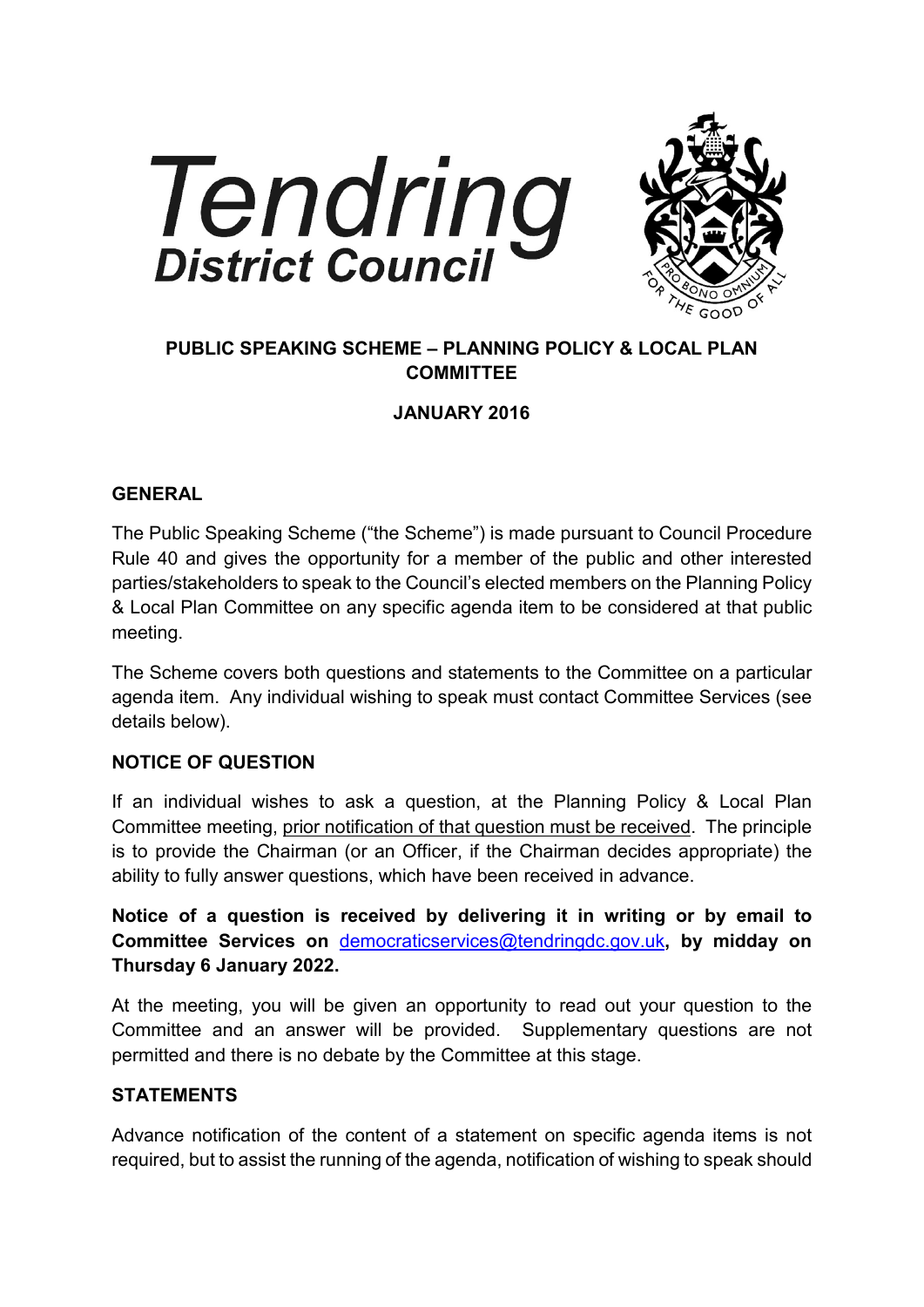be given prior to the meeting. Please contact Committee Services (email [democraticservices@tendringdc.gov.uk](mailto:democraticservices@tendringdc.gov.uk) or telephone 01255 686584).

### **NUMBER AND TIMING OF QUESTIONS**

At any Planning Policy & Local Plan Committee meeting an individual is limited to asking one question **or** making a statement per agenda item. On each agenda item, no public speaker may speak for longer than three minutes.

Consistent with the Council Procedure Rules, the time allocated for receiving and disposing of questions shall be a maximum 45 minutes. Any question not disposed of at the end of this time shall be the subject of a written response, and published with the minutes of the meeting.

#### **SCOPE OF STATEMENTS OR QUESTIONS**

**Please be straightforward and concise and keep your comments to the content of the agenda item. Please be courteous and do not make personal remarks. You may wish to come to the meeting with a written statement of exactly what you wish to say or read out, having checked beforehand that it will not overrun the three minutes allowed.** 

Any question or statement which is not directly related to an agenda item for that meeting of the Committee will be rejected. For questions, any rejection will be communicated in advance of the meeting by Officers, and for statements made at the meeting, this will be confirmed by the Chairman.

The Council also reserves its right to reject questions or statements if in its opinion the content is defamatory, frivolous or offensive or requires the disclosure of confidential or exempt information.

## **PLANNING POLICY & LOCAL PLAN COMMITTEE MEMBERS & POINTS OF CLARIFICATION**

No public speaker can be questioned by the Committee however, through the Chairman, relevant points of clarification arising out of the public speaking can be requested at the specific agenda item, before the debate commences. Points of clarification can be given by Officers, with the Chairman's permission.

#### **WHO DO I CONTACT FOR MORE INFORMATION**

The Council's website will help you access documents (web: [www.tendringdc.gov.uk\)](http://www.tendringdc.gov.uk/)

If you have a query with regard to public speaking, or wish to register to speak, please email [democraticservices@tendringdc.gov.uk](mailto:democraticservices@tendringdc.gov.uk) or telephone 01255 686584.

If your query is in relation to the Local Plan, please contact: